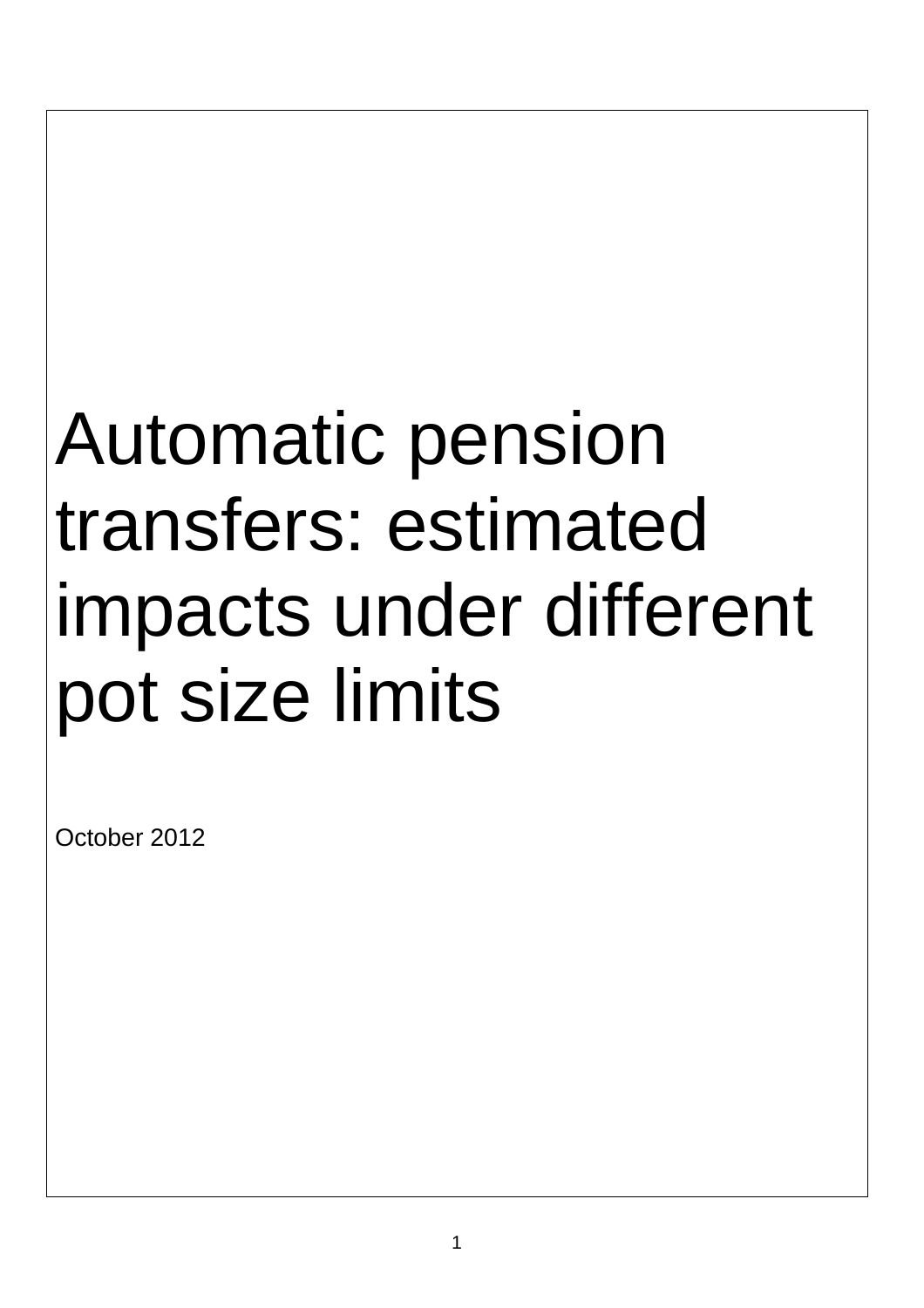## **Background**

On 17 July 2012, the Government issued its response to a consultation on options to improve pension transfers and address the problems associated with small dormant pension pots<sup>[1](#page-1-0)</sup>. In this, it outlined its interest in working with the pension's community to understand how a system of automatic transfers into the new employer's scheme might work.

The Government concluded that an alternative option of automatic transfers into one or more aggregator schemes would result in less consolidation. Two reasons for this were identified:

- Individuals would be left with a dormant aggregated pot alongside their new employer's scheme; and
- A low pot size limit would be required to avoid market distortion, limiting the number of pots eligible for automatic transfer.

The consultation response was accompanied by an Impact Assessment showing the results of DWP modelling of the different options<sup>[2](#page-1-1)</sup>. The estimated impact of automatic transfers to the new employer's scheme was presented with four different pot size limits<sup>[3](#page-1-2)</sup> - £2,000, £5,000, £10,000 and £20,000. The estimated impact of an aggregator scheme was only shown with a £2,000 pot size limit - on the basis that a low limit would be needed with an aggregator scheme to avoid market distortion.

This ad-hoc release presents the estimated impact of an aggregator scheme with £5,000, £10,000 and £20,000 pot size limits. The estimated impact of automatic transfers into the new employer's scheme with the same pot size limits are provided alongside, for ease of comparison.

The figures are estimated using the Department's Pensim2 model, a dynamic micro-simulation model used by the Department to project pensioners' incomes, and used to inform much of its work on pension reform. Note that the results presented here represent the results of modelling by the Department's analysts and do not constitute official statistics.

## **Results**

 $\overline{a}$ 

Tables 1-6 present the Department's estimates of the impact of automatically transferring dormant pots to an aggregator scheme or to their new employer's scheme, with a £20,000, £10,000 and £5,000 pot limit. Tables 1-3 show the estimated impact on the pensions industry, in terms of the number of transfers they will have to process, the reduction in the number of dormant pots they will have to administer, and the associated administrative cost savings (i.e. the saving from no longer having to administer dormant pots net the cost of the transfers). Tables 4-6 show the estimated impact on individuals, with reference to the number of dormant workplace DC pension pots that we project those retiring between 2050 and 2060 will have.

In modelling an aggregator scheme, the Department has estimated the impact of aggregating pots in a large existing scheme such as NEST as well as aggregating them into a newly set-up scheme. The results of both are presented, along with the mid-point between the two.

<span id="page-1-0"></span><sup>&</sup>lt;sup>1</sup> http://www.dwp.gov.uk/consultations/2011/small-pension-pots.shtml<br><sup>2</sup> http://www.dwp.gov.uk/consultations/2011/small-pension-pots.shtml

<span id="page-1-1"></span>http://www.dwp.gov.uk/consultations/2011/small-pension-pots.shtml <sup>3</sup>

<span id="page-1-2"></span> $3$  Pots over this size stay in their existing scheme and are not automatically transferred (although the individual can ask for a transfer if they wish)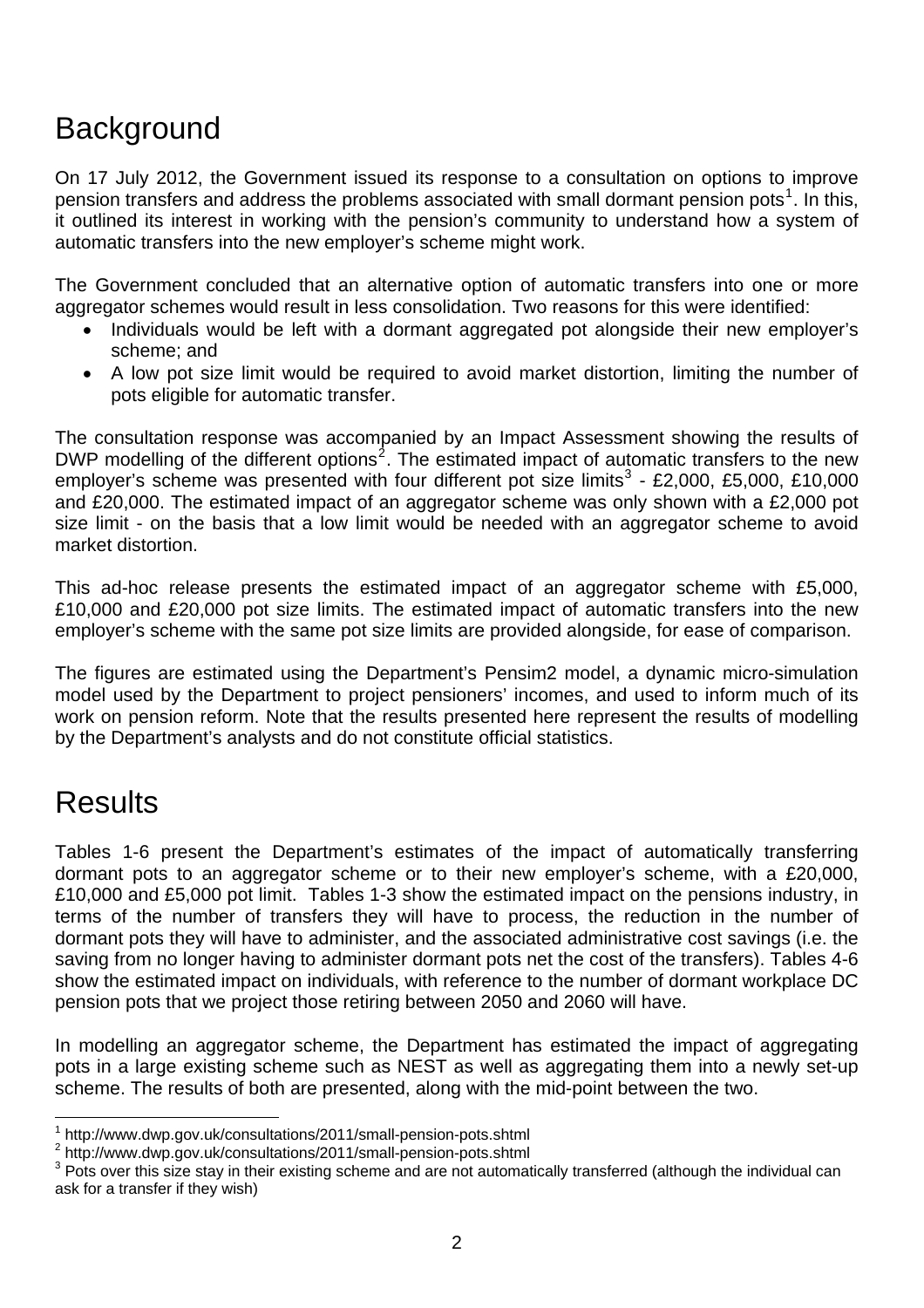For any given pot size limit, administrative savings are lower and take longer to materialize under an aggregator scheme. Even under the best-case scenario (where pots are aggregated into a large existing scheme), it is estimated that an aggregator scheme achieves only around a half of the estimated net present value (NPV) of automatic transfers to the new employer's scheme (see Tables 1-3).

This is because it does not achieve any consolidation unless and until an individual accumulates a number of dormant pots, and requires a large number of dormant aggregator pots to be maintained alongside the individual's current scheme – which a system of automatic transfers to the new employer's scheme does not.

The aggregator scheme achieves no consolidation when (and for as long as) individuals have only one dormant pot below the pot limit – where this is the case, they will be left with a dormant pot in the aggregator (rather than having it consolidated into their current scheme)<sup>[4](#page-2-0)</sup>.

In some cases the aggregator scheme could actually increase the number of dormant pots individuals have. Under current arrangements (and if the pots move with individuals to their new employer), if an individual leaves and then subsequently returns to a scheme their pot will be dormant for the intervening period only. By contrast, if the pot is automatically transferred to an aggregator scheme, it would remain as a separate dormant pot when they begin to save in their original workplace DC scheme again.

In the longer-run, when individuals accumulate a number of dormant pots, the aggregator scheme may in some cases  $-$  for a given pot size limit  $-$  achieve more consolidation than automatic transfers to the new employer's scheme. For example, with a £5,000 pot limit, an individual with four dormant pots each containing £3,000 would have all of them consolidated into a single aggregated pot, rather than be left with two dormant pots each worth £6,000 were they automatically transferred to the new employer's scheme.

Overall, the results of DWP modelling suggest that, for any given pot size limit, the aggregator scheme will achieve slightly less consolidation than automatic transfers to the new employer's scheme. An aggregator scheme is projected to make individuals retiring between 2050 and 2060 slightly less likely to retire with no dormant workplace DC pots and slightly more likely to retire with two or more dormant workplace DC pots (see Tables 4-6).

 $\overline{a}$ 

<span id="page-2-0"></span><sup>&</sup>lt;sup>4</sup> The Department's modelling suggests that on current policies around one in six individuals will retire with only one dormant DC pot (see Table 2 in the Impact Assessment). A proportion of those who retire with more than one dormant DC pot will also have only one that is below the pot size limit – there will be no consolidation for these individuals either.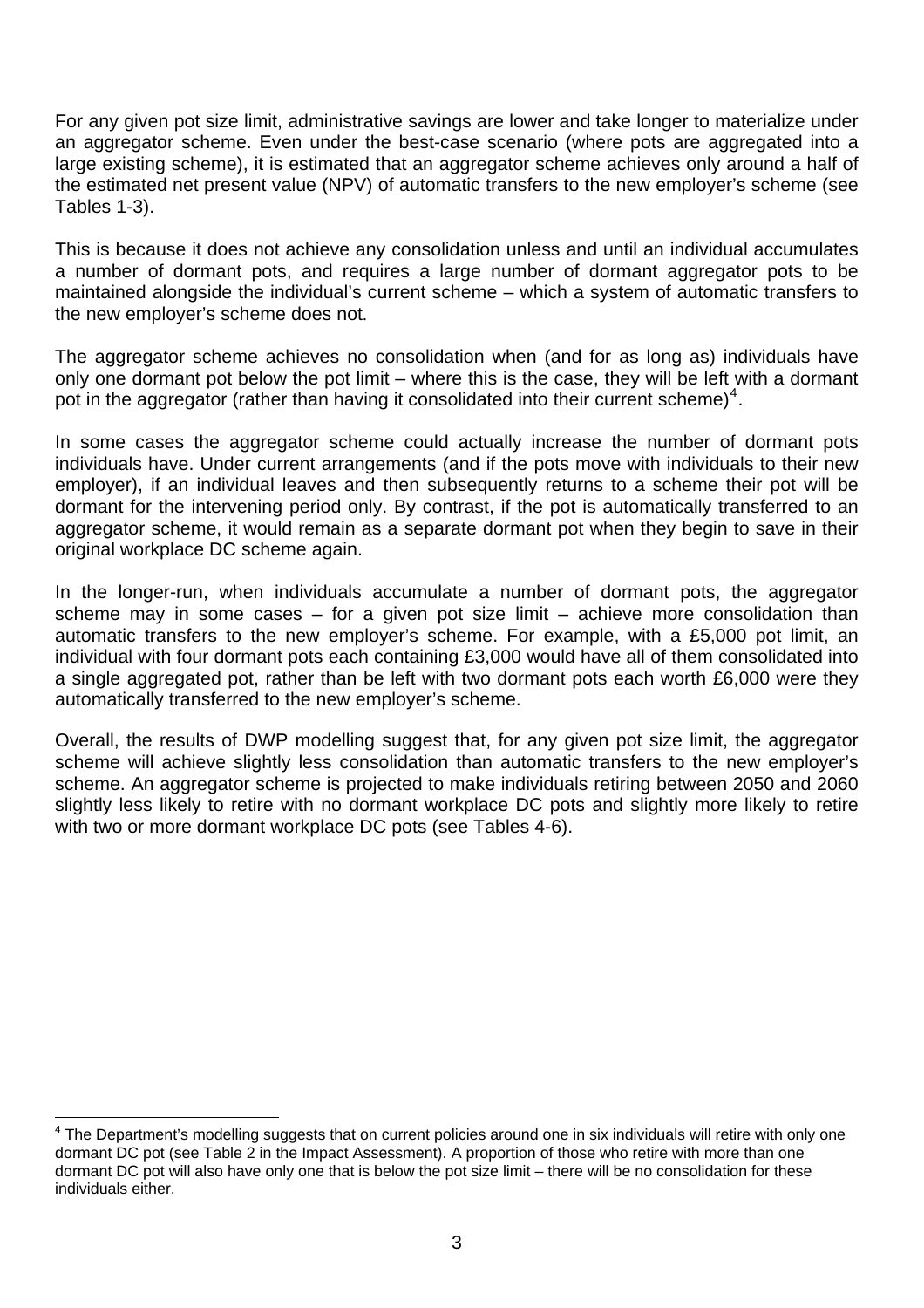|            | Automatic transfer to new |                                 | Automatic transfer to aggregator scheme |                       |                                 |           |                     |                                        |                                                  |                     |                                 |          |
|------------|---------------------------|---------------------------------|-----------------------------------------|-----------------------|---------------------------------|-----------|---------------------|----------------------------------------|--------------------------------------------------|---------------------|---------------------------------|----------|
|            | employer's scheme         |                                 |                                         | New aggregator scheme |                                 | Mid-point |                     |                                        | <b>Using large existing</b><br>scheme, e.g. NEST |                     |                                 |          |
|            | No. of<br>transfers       | Reduction<br>in dormant<br>pots | Cost                                    | No. of<br>transfers   | Reduction<br>in dormant<br>pots | Cost      | No. of<br>transfers | <b>Reduction</b><br>in dormant<br>pots | Cost                                             | No. of<br>transfers | Reduction<br>in dormant<br>pots | Cost     |
| 2015/16    | 0.5 <sub>m</sub>          | $-0.5m$                         | £40m                                    | 1.6 <sub>m</sub>      | 0.0 <sub>m</sub>                | £180m     | 1.5 <sub>m</sub>    | 0.0 <sub>m</sub>                       | £170m                                            | 1.4 <sub>m</sub>    | $-0.1m$                         | £155m    |
| 2016/17    | 0.7 <sub>m</sub>          | $-1.2m$                         | £50m                                    | 1.9 <sub>m</sub>      | $-0.1m$                         | £210m     | 1.7 <sub>m</sub>    | $-0.2m$                                | £190m                                            | 1.5 <sub>m</sub>    | $-0.2m$                         | £165m    |
| 2017/18    | 1.1 <sub>m</sub>          | $-2.2m$                         | £65m                                    | 2.1 <sub>m</sub>      | $-0.3m$                         | £235m     | 1.9 <sub>m</sub>    | $-0.5m$                                | £210m                                            | 1.7 <sub>m</sub>    | $-0.7m$                         | £185m    |
| 2018/19    | 1.3 <sub>m</sub>          | $-3.5m$                         | £60m                                    | 2.2 <sub>m</sub>      | $-0.7m$                         | £245m     | 2.0 <sub>m</sub>    | $-1.0m$                                | £210m                                            | 1.8 <sub>m</sub>    | $-1.3m$                         | £175m    |
| 2019/20    | 1.4 <sub>m</sub>          | $-4.8m$                         | £30m                                    | 2.3 <sub>m</sub>      | $-1.3m$                         | £235m     | 2.0 <sub>m</sub>    | $-1.6m$                                | £195m                                            | 1.7 <sub>m</sub>    | $-2.0m$                         | £155m    |
| 2020/21    | 1.4 <sub>m</sub>          | $-6.1m$                         | $-E5m$                                  | 2.3 <sub>m</sub>      | $-2.1m$                         | £220m     | 2.0 <sub>m</sub>    | $-2.5m$                                | £175m                                            | 1.7 <sub>m</sub>    | $-2.9m$                         | £130m    |
| 2021/22    | 1.5 <sub>m</sub>          | $-7.4m$                         | $-E35m$                                 | 2.4 <sub>m</sub>      | $-2.9m$                         | £210m     | 2.1 <sub>m</sub>    | $-3.4m$                                | £160m                                            | 1.8 <sub>m</sub>    | $-3.8m$                         | £110m    |
| 2022/23    | 1.6 <sub>m</sub>          | $-8.8m$                         | $-E65m$                                 | 2.3 <sub>m</sub>      | $-3.8m$                         | £180m     | 2.0 <sub>m</sub>    | $-4.3m$                                | £130m                                            | 1.7 <sub>m</sub>    | $-4.8m$                         | £75m     |
| 2023/24    | 1.6 <sub>m</sub>          | $-10.2m$                        | $-E110m$                                | 2.2 <sub>m</sub>      | $-4.7m$                         | £140m     | 1.9 <sub>m</sub>    | $-5.3m$                                | £90m                                             | 1.7 <sub>m</sub>    | $-5.8m$                         | £35m     |
| 2024/25    | 1.5 <sub>m</sub>          | $-11.4m$                        | $-E160m$                                | 2.3 <sub>m</sub>      | $-5.7m$                         | £125m     | 2.0 <sub>m</sub>    | $-6.3m$                                | £70m                                             | 1.7 <sub>m</sub>    | $-6.8m$                         | £10m     |
| 2030/31    | 1.6 <sub>m</sub>          | $-18.3m$                        | $-E410m$                                | 2.3 <sub>m</sub>      | $-11.5m$                        | $-E65m$   | 2.0 <sub>m</sub>    | $-12.2m$                               | $-E135m$                                         | 1.7 <sub>m</sub>    | $-12.8m$                        | $-E200m$ |
| 2040/41    | 1.6 <sub>m</sub>          | $-26.5m$                        | $-E855m$                                | 2.1 <sub>m</sub>      | $-18.8m$                        | $-E420m$  | 1.9 <sub>m</sub>    | $-19.6m$                               | $-E505m$                                         | 1.6 <sub>m</sub>    | $-20.4m$                        | $-E590m$ |
| 2050/51    | 1.5m                      | $-30.4m$                        | -£1.25bn                                | 2.1 <sub>m</sub>      | $-22.8m$                        | $-E725m$  | 1.8 <sub>m</sub>    | $-23.7m$                               | $-E830m$                                         | 1.6 <sub>m</sub>    | $-24.5m$                        | $-E935m$ |
| <b>NPV</b> |                           |                                 | <b>E7.90bn</b>                          |                       |                                 | -£1.65bn  |                     |                                        | $-E2.85bn$                                       |                     |                                 | -£4.10bn |

#### **Table 1: Industry impact of automatic transfers with a £20,000 pot limit**

#### **Table 2: Industry impact of automatic transfers with a £10,000 pot limit**

|            | Automatic transfer to new |                                 | Automatic transfer to aggregator scheme |                       |                                 |           |                     |                                           |                                                  |                     |                                        |            |
|------------|---------------------------|---------------------------------|-----------------------------------------|-----------------------|---------------------------------|-----------|---------------------|-------------------------------------------|--------------------------------------------------|---------------------|----------------------------------------|------------|
|            | employer's scheme         |                                 |                                         | New aggregator scheme |                                 | Mid-point |                     |                                           | <b>Using large existing</b><br>scheme, e.g. NEST |                     |                                        |            |
|            | No. of<br>transfers       | Reduction<br>in dormant<br>pots | Cost                                    | No. of<br>transfers   | Reduction<br>in dormant<br>pots | Cost      | No. of<br>transfers | <b>Reduction</b><br>lin dormant l<br>pots | Cost                                             | No. of<br>transfers | <b>Reduction</b><br>in dormant<br>pots | Cost       |
| 2015/16    | 0.4 <sub>m</sub>          | $-0.4m$                         | £30m                                    | 1.4 <sub>m</sub>      | 0.0 <sub>m</sub>                | £155m     | 1.3 <sub>m</sub>    | 0.0 <sub>m</sub>                          | £145m                                            | 1.2m                | 0.0 <sub>m</sub>                       | £130m      |
| 2016/17    | 0.6 <sub>m</sub>          | $-1.0m$                         | £45m                                    | 1.6m                  | 0.0 <sub>m</sub>                | £180m     | 1.4m                | $-0.1m$                                   | £160m                                            | 1.3 <sub>m</sub>    | $-0.2m$                                | £140m      |
| 2017/18    | 0.9 <sub>m</sub>          | $-1.8m$                         | £50m                                    | 1.7 <sub>m</sub>      | $-0.2m$                         | £195m     | 1.5 <sub>m</sub>    | $-0.4m$                                   | £170m                                            | 1.4 <sub>m</sub>    | $-0.5m$                                | £145m      |
| 2018/19    | 1.1 <sub>m</sub>          | $-2.8m$                         | £45m                                    | 1.9 <sub>m</sub>      | $-0.6m$                         | £205m     | 1.7 <sub>m</sub>    | $-0.8m$                                   | £175m                                            | 1.4 <sub>m</sub>    | $-1.0m$                                | £140m      |
| 2019/20    | 1.1 <sub>m</sub>          | $-3.9m$                         | £25m                                    | 1.9 <sub>m</sub>      | $-1.0m$                         | £195m     | 1.6 <sub>m</sub>    | $-1.3m$                                   | £160m                                            | 1.4 <sub>m</sub>    | $-1.6m$                                | £120m      |
| 2020/21    | 1.1 <sub>m</sub>          | $-4.9m$                         | $-E5m$                                  | 1.9 <sub>m</sub>      | $-1.6m$                         | £190m     | 1.7 <sub>m</sub>    | $-1.9m$                                   | £145m                                            | 1.4 <sub>m</sub>    | $-2.3m$                                | £100m      |
| 2021/22    | 1.2 <sub>m</sub>          | $-6.0m$                         | $-E30m$                                 | 2.0 <sub>m</sub>      | $-2.2m$                         | £180m     | 1.7 <sub>m</sub>    | $-2.6m$                                   | £135m                                            | 1.4 <sub>m</sub>    | $-3.0m$                                | £85m       |
| 2022/23    | 1.3 <sub>m</sub>          | $-7.1m$                         | $-E50m$                                 | 1.9 <sub>m</sub>      | $-2.9m$                         | £160m     | 1.7 <sub>m</sub>    | $-3.3m$                                   | £115m                                            | 1.4 <sub>m</sub>    | $-3.8m$                                | £65m       |
| 2023/24    | 1.3 <sub>m</sub>          | $-8.2m$                         | $-E90m$                                 | 1.9 <sub>m</sub>      | $-3.6m$                         | £130m     | 1.6 <sub>m</sub>    | $-4.1m$                                   | £85m                                             | 1.4 <sub>m</sub>    | $-4.6m$                                | £35m       |
| 2024/25    | 1.3 <sub>m</sub>          | $-9.3m$                         | $-E125m$                                | 1.9 <sub>m</sub>      | $-4.4m$                         | £120m     | 1.7 <sub>m</sub>    | $-4.9m$                                   | £70m                                             | 1.4 <sub>m</sub>    | $-5.4m$                                | £15m       |
| 2030/31    | 1.3 <sub>m</sub>          | $-14.8m$                        | $-E325m$                                | 2.0 <sub>m</sub>      | $-8.8m$                         | $-E20m$   | 1.7 <sub>m</sub>    | $-9.4m$                                   | $-E85m$                                          | 1.4 <sub>m</sub>    | $-10.1m$                               | $-E150m$   |
| 2040/41    | 1.3 <sub>m</sub>          | $-21.5m$                        | $-E695m$                                | 1.8 <sub>m</sub>      | $-14.5m$                        | $-E295m$  | 1.6 <sub>m</sub>    | $-15.4m$                                  | -£380m                                           | 1.3 <sub>m</sub>    | $-16.3m$                               | -£465m     |
| 2050/51    | 1.3 <sub>m</sub>          | $-24.7m$                        | -£1.00bn                                | 1.8 <sub>m</sub>      | $-17.8m$                        | $-E535m$  | 1.5 <sub>m</sub>    | $-18.8m$                                  | -£640m                                           | 1.3 <sub>m</sub>    | $-19.8m$                               | -£745m     |
| <b>NPV</b> |                           |                                 | $-E6.40bn$                              |                       |                                 | -£0.80bn  |                     |                                           | <b>-£2.00bn</b>                                  |                     |                                        | $-E3.20bn$ |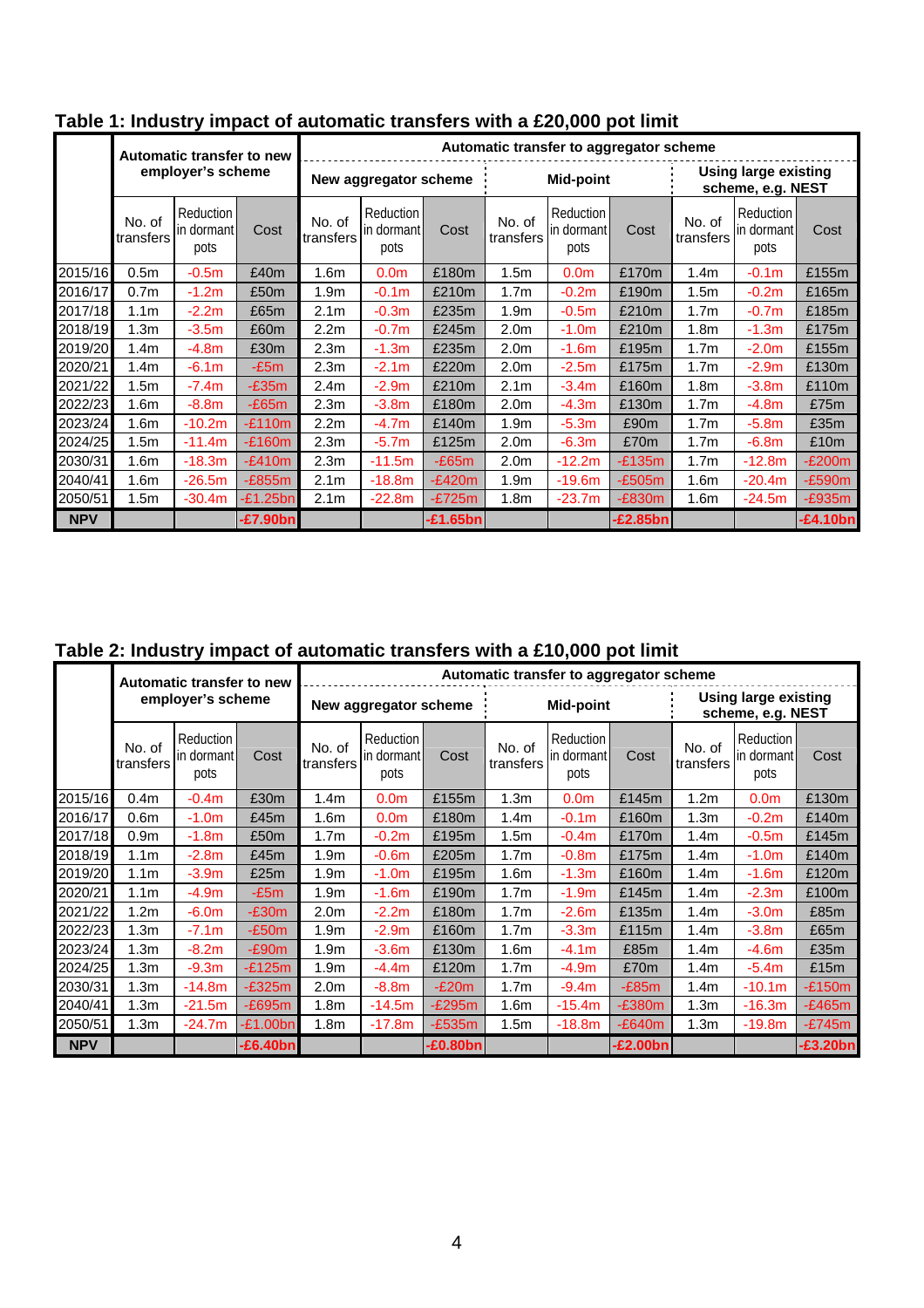|            |                     | Automatic transfer to new       |                       | Automatic transfer to aggregator scheme |                                 |          |                     |                                                  |          |                     |                                 |            |
|------------|---------------------|---------------------------------|-----------------------|-----------------------------------------|---------------------------------|----------|---------------------|--------------------------------------------------|----------|---------------------|---------------------------------|------------|
|            | employer's scheme   |                                 | New aggregator scheme |                                         | Mid-point                       |          |                     | <b>Using large existing</b><br>scheme, e.g. NEST |          |                     |                                 |            |
|            | No. of<br>transfers | Reduction<br>in dormant<br>pots | Cost                  | No. of<br>transfers                     | Reduction<br>in dormant<br>pots | Cost     | No. of<br>transfers | Reduction<br>in dormant<br>pots                  | Cost     | No. of<br>transfers | Reduction<br>in dormant<br>pots | Cost       |
| 2015/16    | 0.3 <sub>m</sub>    | $-0.3m$                         | £20m                  | 1.1 <sub>m</sub>                        | 0.0 <sub>m</sub>                | £120m    | 1.0 <sub>m</sub>    | 0.0 <sub>m</sub>                                 | £110m    | 0.9 <sub>m</sub>    | 0.0 <sub>m</sub>                | £95m       |
| 2016/17    | 0.4 <sub>m</sub>    | $-0.7m$                         | £30m                  | 1.2m                                    | 0.0 <sub>m</sub>                | £135m    | 1.1 <sub>m</sub>    | $-0.1m$                                          | £115m    | 0.9 <sub>m</sub>    | $-0.1m$                         | £95m       |
| 2017/18    | 0.6 <sub>m</sub>    | $-1.3m$                         | £40m                  | 1.3 <sub>m</sub>                        | $-0.1m$                         | £145m    | 1.1 <sub>m</sub>    | $-0.2m$                                          | £125m    | 0.9 <sub>m</sub>    | $-0.4m$                         | £100m      |
| 2018/19    | 0.8 <sub>m</sub>    | $-2.0m$                         | £35m                  | 1.5 <sub>m</sub>                        | $-0.3m$                         | £160m    | 1.2 <sub>m</sub>    | $-0.5m$                                          | £130m    | 1.0 <sub>m</sub>    | $-0.7m$                         | £100m      |
| 2019/20    | 0.8 <sub>m</sub>    | $-2.8m$                         | £20m                  | 1.5 <sub>m</sub>                        | $-0.6m$                         | £160m    | 1.2m                | $-0.8m$                                          | £125m    | 1.0 <sub>m</sub>    | $-1.1m$                         | £90m       |
| 2020/21    | 0.8 <sub>m</sub>    | $-3.5m$                         | £0m                   | 1.5 <sub>m</sub>                        | $-1.0m$                         | £155m    | 1.2m                | $-1.3m$                                          | £115m    | 1.0 <sub>m</sub>    | $-1.6m$                         | £75m       |
| 2021/22    | 0.9 <sub>m</sub>    | $-4.3m$                         | $-E20m$               | 1.5 <sub>m</sub>                        | $-1.4m$                         | £150m    | 1.3 <sub>m</sub>    | $-1.7m$                                          | £110m    | 1.0 <sub>m</sub>    | $-2.0m$                         | £65m       |
| 2022/23    | 1.0 <sub>m</sub>    | $-5.2m$                         | $-E35m$               | 1.5 <sub>m</sub>                        | $-1.8m$                         | £140m    | 1.3 <sub>m</sub>    | $-2.1m$                                          | £95m     | 1.0 <sub>m</sub>    | $-2.5m$                         | £50m       |
| 2023/24    | 1.0 <sub>m</sub>    | $-6.0m$                         | $-E60m$               | 1.5 <sub>m</sub>                        | $-2.2m$                         | £120m    | 1.2 <sub>m</sub>    | $-2.6m$                                          | £80m     | 1.0 <sub>m</sub>    | $-3.1m$                         | £35m       |
| 2024/25    | 0.9 <sub>m</sub>    | $-6.8m$                         | $-E90m$               | 1.5 <sub>m</sub>                        | $-2.7m$                         | £115m    | 1.3 <sub>m</sub>    | $-3.1m$                                          | £70m     | 1.0 <sub>m</sub>    | $-3.6m$                         | £20m       |
| 2030/31    | 1.0 <sub>m</sub>    | $-10.9m$                        | $-E235m$              | 1.5 <sub>m</sub>                        | $-5.6m$                         | £30m     | 1.3 <sub>m</sub>    | $-6.2m$                                          | $-E35m$  | 1.0 <sub>m</sub>    | $-6.9m$                         | $-E95m$    |
| 2040/41    | 1.0m                | $-15.8m$                        | $-E505m$              | 1.4 <sub>m</sub>                        | $-9.4m$                         | $-£150m$ | 1.2 <sub>m</sub>    | $-10.3m$                                         | $-E235m$ | 0.9 <sub>m</sub>    | $-11.2m$                        | $-£315m$   |
| 2050/51    | 0.9 <sub>m</sub>    | $-18.3m$                        | $-E750m$              | 1.4 <sub>m</sub>                        | $-11.8m$                        | $-E300m$ | 1.2 <sub>m</sub>    | $-12.8m$                                         | $-E405m$ | 1.0 <sub>m</sub>    | $-13.9m$                        | $-E510m$   |
| <b>NPV</b> |                     |                                 | -£4.60bn              |                                         |                                 | £0.20bn  |                     |                                                  | -£0.95bn |                     |                                 | $-E2.05bn$ |

#### **Table 3: Industry impact of automatic transfers with a £5,000 pot limit**

#### **Table 4: Percentage of people retiring between 2050 and 2060 with dormant workplace DC pots - with a £20,000 pot limit**

|                 | Automatic transfer to    | Automatic transfer to aggregator scheme |           |                                                  |  |  |  |  |
|-----------------|--------------------------|-----------------------------------------|-----------|--------------------------------------------------|--|--|--|--|
|                 | new employer's<br>scheme | New aggregator<br>scheme                | Mid-point | <b>Using large existing</b><br>scheme, e.g. NEST |  |  |  |  |
| No dormant pots | 14.5%                    | 10.0%                                   | 11.0%     | 11.9%                                            |  |  |  |  |
| one             | 43.7%                    | 42.7%                                   | 43.0%     | 43.3%                                            |  |  |  |  |
| two             | 27.4%                    | 30.3%                                   | 29.6%     | 28.9%                                            |  |  |  |  |
| three           | 10.5%                    | 12.5%                                   | 12.1%     | 11.7%                                            |  |  |  |  |
| four            | 3.0%                     | 3.5%                                    | 3.4%      | 3.3%                                             |  |  |  |  |
| five or more    | 1.0%                     | 1.0%                                    | 0.9%      | 0.9%                                             |  |  |  |  |

Note: data are column percentages

#### **Table 5: Percentage of people retiring between 2050 and 2060 with dormant workplace DC pots - with a £10,000 pot limit**

|                 | <b>Automatic transfer to</b> | Automatic transfer to aggregator scheme |           |                                                  |  |  |  |
|-----------------|------------------------------|-----------------------------------------|-----------|--------------------------------------------------|--|--|--|
|                 | new employer's<br>scheme     | New aggregator<br>scheme                | Mid-point | <b>Using large existing</b><br>scheme, e.g. NEST |  |  |  |
| No dormant pots | 12.3%                        | 10.0%                                   | 10.5%     | 11.0%                                            |  |  |  |
| one             | 33.6%                        | 31.6%                                   | 32.3%     | 33.0%                                            |  |  |  |
| two             | 27.9%                        | 28.3%                                   | 28.1%     | 28.0%                                            |  |  |  |
| three           | 15.6%                        | 18.2%                                   | 17.6%     | 17.0%                                            |  |  |  |
| four            | 7.0%                         | 7.7%                                    | 7.5%      | 7.3%                                             |  |  |  |
| five or more    | 3.6%                         | 4.1%                                    | 3.9%      | 3.7%                                             |  |  |  |

Note: data are column percentages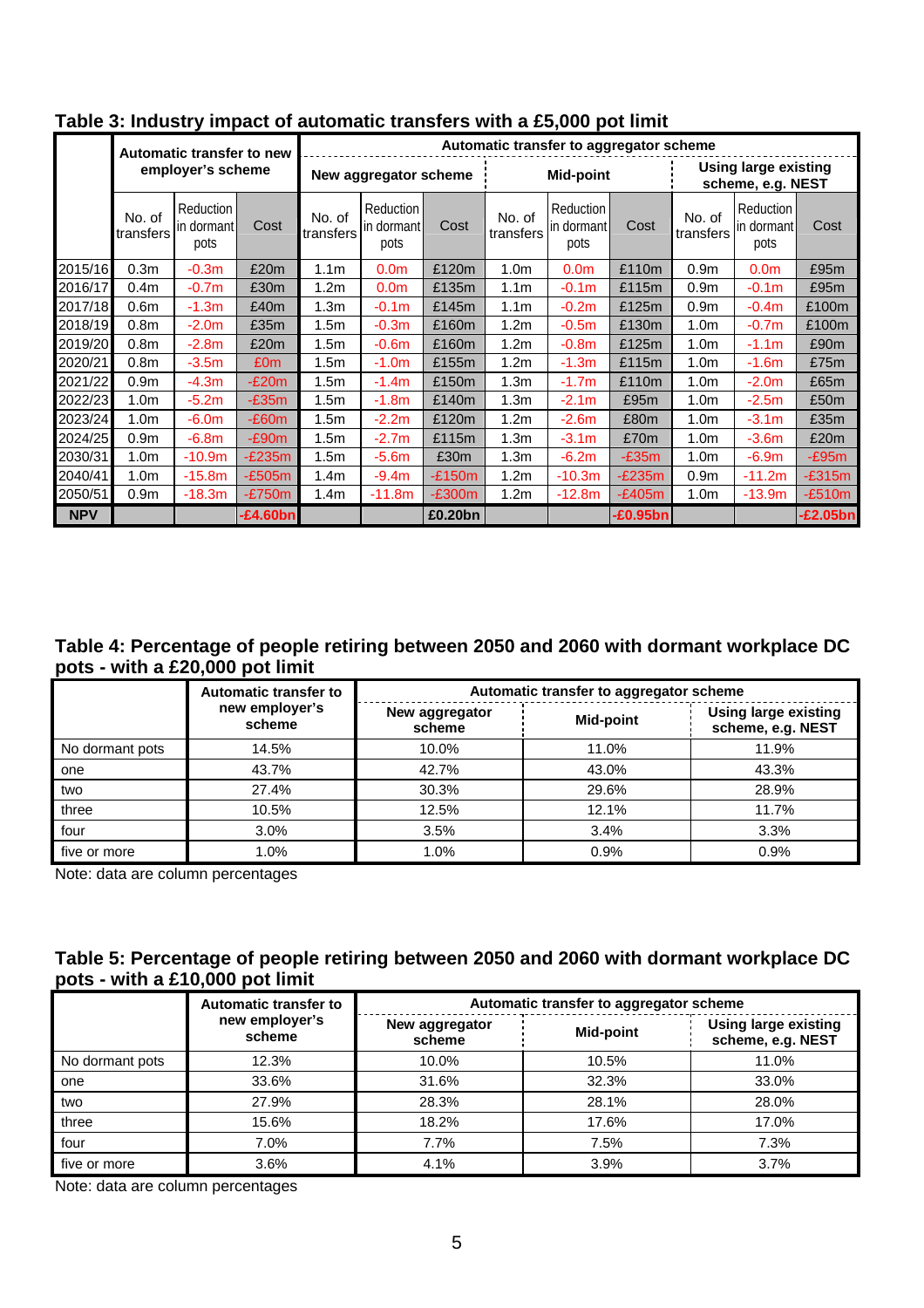#### **Table 6: Percentage of people retiring between 2050 and 2060 with dormant workplace DC pots - with a £5,000 pot limit**

|                 | Automatic transfer to    | Automatic transfer to aggregator scheme |           |                                                  |  |  |  |  |
|-----------------|--------------------------|-----------------------------------------|-----------|--------------------------------------------------|--|--|--|--|
|                 | new employer's<br>scheme | New aggregator<br>scheme                | Mid-point | <b>Using large existing</b><br>scheme, e.g. NEST |  |  |  |  |
| No dormant pots | 11.3%                    | 10.1%                                   | 10.3%     | 10.6%                                            |  |  |  |  |
| one             | 26.4%                    | 23.9%                                   | 24.6%     | 25.3%                                            |  |  |  |  |
| two             | 25.3%                    | 24.9%                                   | 25.2%     | 25.4%                                            |  |  |  |  |
| three           | 18.0%                    | 19.2%                                   | 18.9%     | 18.7%                                            |  |  |  |  |
| four            | 10.0%                    | 11.4%                                   | 10.9%     | 10.5%                                            |  |  |  |  |
| five or more    | 8.9%                     | 10.5%                                   | 10.0%     | 9.6%                                             |  |  |  |  |

Note: data are column percentages

### **Notes**

- 1. Based on PENSIM2. Assumes automatic transfers begin in 2015/16
- 2. It is assumed that the cost of a transfer is £105 and the cost of administering a dormant pension pot is £25 per annum. This is based on independent research carried out for the Department<sup>[5](#page-5-0)</sup>. Because these costs reflect internal labour time, they are up-rated in line with average earnings growth.
- 3. Volumes rounded to the nearest 0.1m.
- 4. Costs expressed in constant (2012) prices and rounded to the nearest £5m.
- 5. Savings expressed as negative values.
- 6. NPV calculated over 39 years and rounded to the nearest £0.05bn. A discount rate of 3.5% for the first 30 years and 3.0% thereafter has been applied, in accordance with Green Book guidance.
- 7. Pot size limits set in 2012 and up-rated in line with the average earnings growth.
- 8. Percentages relate to individuals who reach retirement age between 2050 and 2060
- 9. Pots in the aggregator scheme which are not being actively contributed to are counted as dormant.

## Contact Details:

 $\overline{a}$ 

Nik Percival Private Pensions Policy and Analysis Department for Work and Pensions E-mail: Niklas.Percival@dwp.gsi.gov.uk

<span id="page-5-0"></span><sup>&</sup>lt;sup>5</sup> For more information see<http://www.dwp.gov.uk/docs/small-pots-automatic-transfers-impact-assessment.pdf>